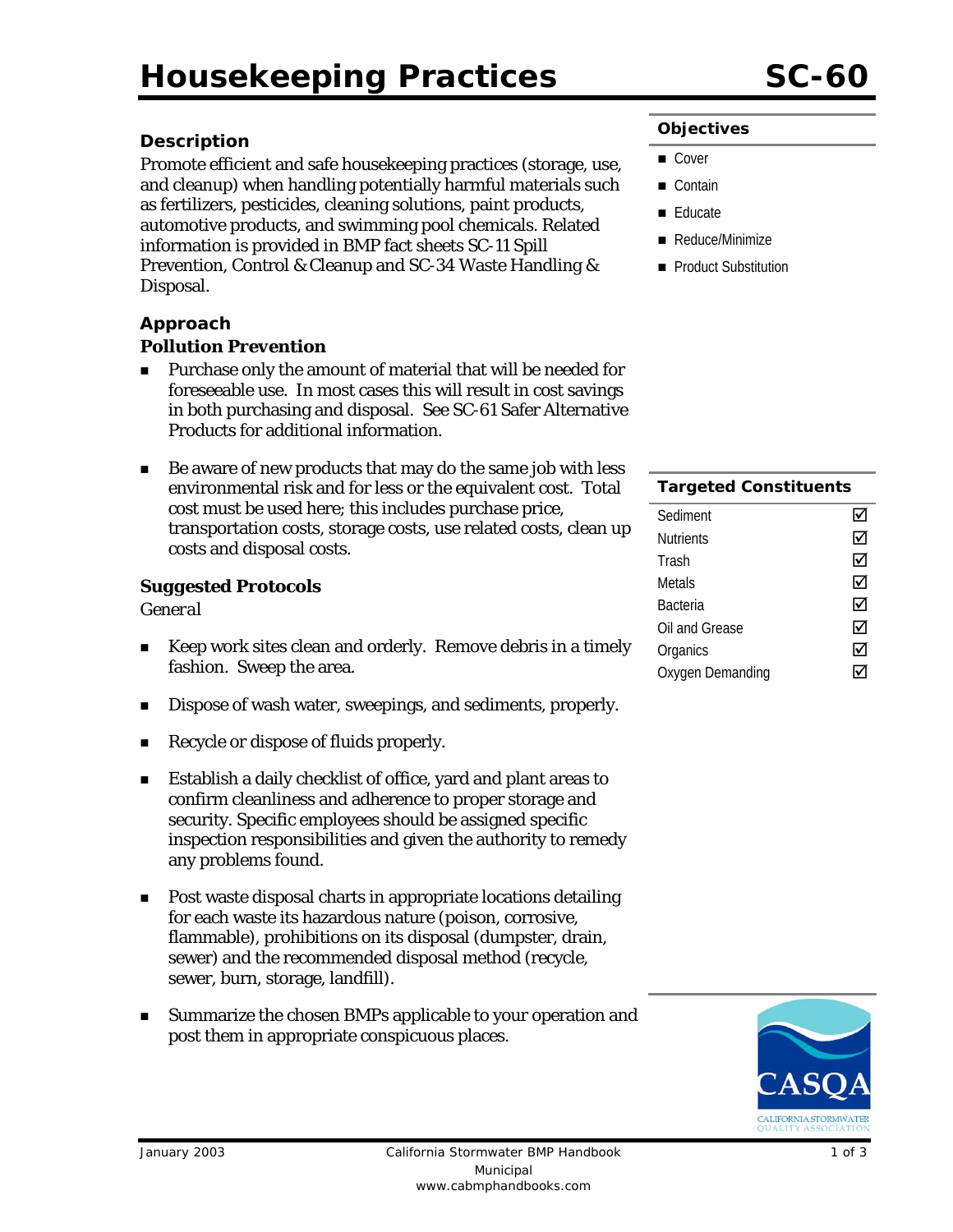- Require a signed checklist from every user of any hazardous material detailing amount taken, amount used, amount returned and disposal of spent material.
- Do a before audit of your site to establish baseline conditions and regular subsequent audits to note any changes and whether conditions are improving or deteriorating.
- Keep records of water, air and solid waste quantities and quality tests and their disposition.
- Maintain a mass balance of incoming, outgoing and on hand materials so you know when there are unknown losses that need to be tracked down and accounted for.
- Use and reward employee suggestions related to BMPs, hazards, pollution reduction, work place safety, cost reduction, alternative materials and procedures, recycling and disposal.
- Have, and review regularly, a contingency plan for spills, leaks, weather extremes etc. Make sure all employees know about it and what their role is so that it comes into force automatically.

## *Training*

- Train all employees, management, office, yard, manufacturing, field and clerical in BMPs and pollution prevention and make them accountable.
- **The Train municipal employees who handle potentially harmful materials in good housekeeping** practices.
- Train personnel who use pesticides in the proper use of the pesticides. The California Department of Pesticide Regulation license pesticide dealers, certify pesticide applicators and conduct onsite inspections.
- Train employees and contractors in proper techniques for spill containment and cleanup. The employee should have the tools and knowledge to immediately begin cleaning up a spill if one should occur.

#### *Spill Response and Prevention*

- Refer to SC-11, Spill Prevention, Control & Cleanup.
- Keep your Spill Prevention Control and Countermeasure (SPCC) plant up-to-date, and implement accordingly.
- Have spill cleanup materials readily available and in a known location.
- Cleanup spills immediately and use dry methods if possible.
- Properly dispose of spill cleanup material.

#### *Other Considerations*

- There are no major limitations to this best management practice.
- There are no regulatory requirements to this BMP. Existing regulations already require municipalities to properly store, use, and dispose of hazardous materials